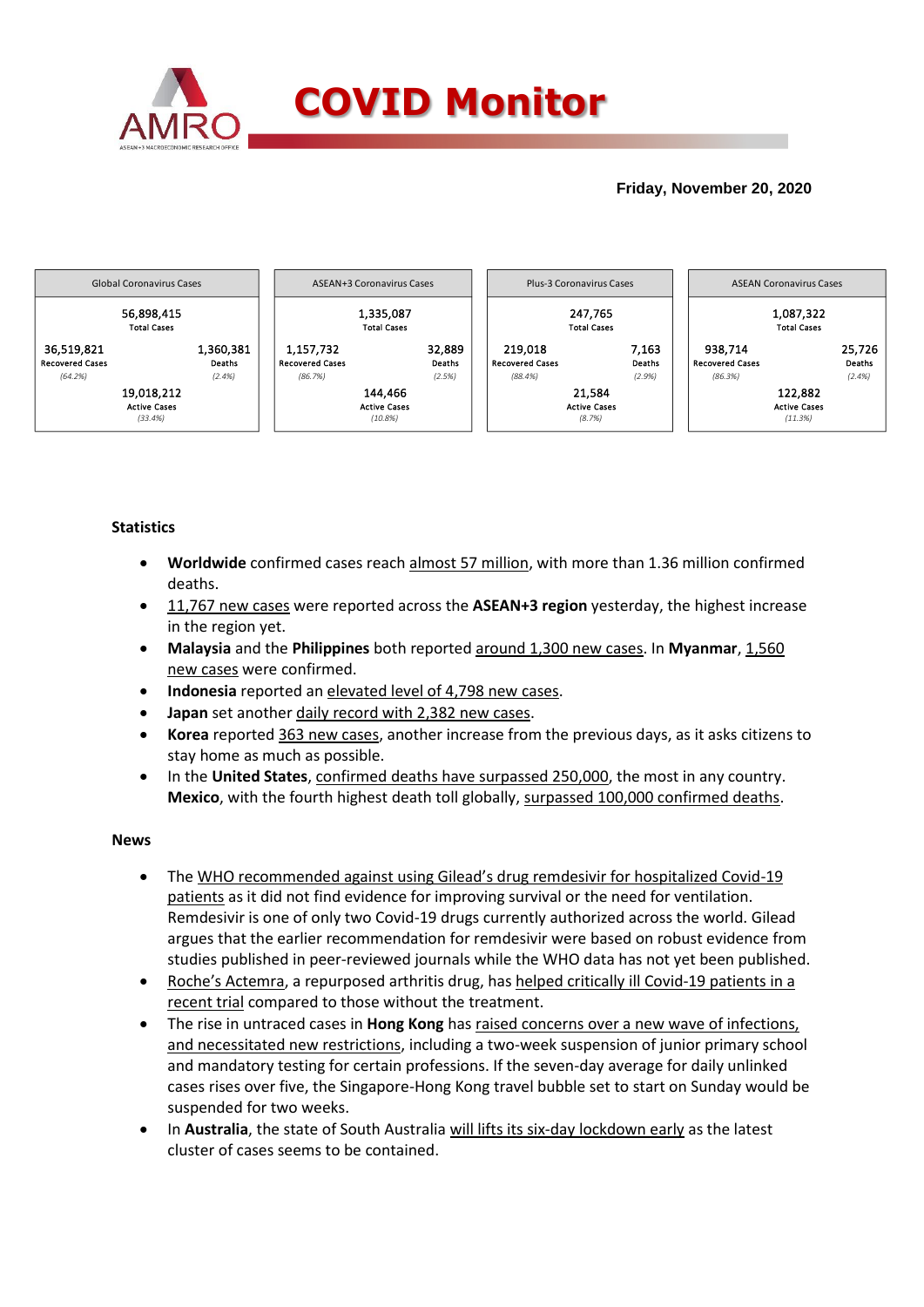

#### Overview of Confirmed COVID-19 Cases

|  |  | Data as of 19/11/2020 |
|--|--|-----------------------|
|  |  |                       |

| Economy               | <b>Total</b><br>Cases | Cases per 1M<br>Population | <b>New</b><br>Cases | <b>New Cases per</b><br>1M Pop. | <b>New Cases</b><br>$(7$ -day avg $)^1$ | <b>ANew Cases</b>       | Δ% New<br>Cases | <b>Total</b><br><b>Deaths</b> | <b>New</b><br><b>Deaths</b> | Fatality<br><b>Rate (%)</b> | <b>Total</b><br><b>Recovered</b> | Recovery<br><b>Rate (%)</b> | Active<br>Cases         | <b>Resolved cases</b><br>$(96)^2$ |
|-----------------------|-----------------------|----------------------------|---------------------|---------------------------------|-----------------------------------------|-------------------------|-----------------|-------------------------------|-----------------------------|-----------------------------|----------------------------------|-----------------------------|-------------------------|-----------------------------------|
| Global                | 56,898,415            |                            | 650,433             |                                 |                                         | 27,013                  | 1.2             | 1,360,381                     | 11,001                      | 2.4                         | 36,519,821                       | 64.2                        | 19,018,212              | 66.6                              |
| ASEAN+3               | 1,335,087             |                            | 11,767              |                                 |                                         | 1,252                   | 0.9             | 32,889                        | 183                         | 2.5                         | 1,157,732                        | 86.7                        | 144,466                 | 66.5                              |
| Plus-3                | 247,765               |                            | 2,774               |                                 |                                         | 180                     | 1.1             | 7,163                         | 15                          | 2.9                         | 219,018                          | 88.4                        | 21,584                  | 89.2                              |
| ASEAN                 | 1,087,322             |                            | 8,993               |                                 |                                         | 1,072                   | 0.8             | 25,726                        | 168                         | 2.4                         | 938,714                          | 86.3                        | 122,882                 | 88.5                              |
|                       |                       |                            |                     |                                 |                                         |                         |                 |                               |                             |                             |                                  |                             |                         |                                   |
| China                 | 86,398                | 62                         | 17                  | 0.0                             |                                         | 5                       | 0.0             | 4,634                         | $\Omega$                    | 5.4                         | 81,448                           | 94.3                        | 316                     | 99.6                              |
| Hong Kong, China      | 5,491                 | 719                        | 12                  | 1.6                             |                                         | $\overline{\mathbf{3}}$ | 0.2             | 108                           | 0                           | 2.0                         | 5,233                            | 95.3                        | 150                     | 97.3                              |
| Japan                 | 125,859               | 1,001                      | 2,382               | 18.9                            |                                         | 152                     | 1.9             | 1,920                         | 12                          | 1.5                         | 106,074                          | 84.3                        | 17,865                  | 85.8                              |
| Korea                 | 30,017                | 577                        | 363                 | 7.0                             |                                         | 20                      | 1.2             | 501                           | $\overline{3}$              | 1.7                         | 26,263                           | 87.5                        | 3,253                   | 89.2                              |
|                       | 483,518               | 1.792                      | 4,798               | 17.8                            |                                         | 533                     | 1.0             | 15,600                        | 97                          | 3.2                         | 406,612                          | 84.1                        | 61,306                  | 87.3                              |
| Indonesia<br>Malaysia | 51,680                | 1,556                      | 1,290               | 38.8                            |                                         | 630                     | 2.6             | 326                           | $\overline{4}$              | 0.6                         | 38,132                           | 73.8                        | 13,222                  | 74.4                              |
| Philippines           | 413,430               | 3,757                      | 1,333               | 12.1                            |                                         | $-46$                   | 0.3             | 7,998                         | 41                          | 1.9                         | 374,939                          | 90.7                        | 30,493                  | 92.6                              |
|                       | 58,139                | 10,196                     | $\overline{4}$      | 0.7                             |                                         | $-1$                    | 0.0             | 28                            | 0                           | 0.0                         | 58,052                           | 99.9                        | 59                      | 99.9                              |
| Singapore<br>Thailand | 3,892                 | 57                         | $\overline{4}$      | 0.1                             |                                         | $-4$                    | 0.1             | 60                            | 0                           | 1.5                         | 3,745                            | 96.2                        | 87                      | 97.8                              |
|                       |                       |                            |                     |                                 |                                         |                         |                 |                               |                             |                             |                                  |                             |                         |                                   |
| Brunei Darussalam     | 148                   | 328                        | $\mathbf 0$         | 0.0                             |                                         | $\mathsf 0$             | 0.0             | 3                             | 0                           | 2.0                         | 145                              | 98.0                        | 0                       | 100.0                             |
| Cambodia              | 304                   | 18                         | $\mathbf 0$         | 0.0                             |                                         | $\mathsf 0$             | 0.0             | $\mathbf 0$                   | 0                           | 0.0                         | 291                              | 95.7                        | 13                      | 95.7                              |
| Lao PDR               | 25                    | $\overline{3}$             | $\mathbf 0$         | 0.0                             |                                         | $\mathsf 0$             | 0.0             | $\mathbf 0$                   | 0                           | 0.0                         | 23                               | 92.0                        | $\overline{\mathbf{2}}$ | 92.0                              |
| Myanmar               | 74,882                | 1,403                      | 1,560               | 29.2                            |                                         | $-32$                   | 2.1             | 1676                          | 26                          | 2.2                         | 55633                            | 74.3                        | 17,573                  | 76.5                              |
| Vietnam               | 1.304                 | 14                         | $\overline{4}$      | 0.0                             |                                         | $-8$                    | 0.3             | 35                            | 0                           | 2.7                         | 1,142                            | 87.6                        | 127                     | 90.3                              |
|                       |                       |                            |                     |                                 |                                         |                         |                 |                               |                             |                             |                                  |                             |                         |                                   |
| Belgium               | 550,264               | 47,778                     | 4,477               | 388.7                           |                                         | $-705$                  | 0.8             | 15,196                        | 171                         | 2.8                         |                                  |                             |                         |                                   |
| France                | 2,087,176             | 32,113                     | 21,130              | 325.1                           |                                         | $-6,866$                | 1.0             | 46,795                        | 429                         | 2.2                         |                                  | ä,                          |                         |                                   |
| Germany               | 891,525               | 10,744                     | 24,041              | 289.7                           |                                         | 314                     | 2.8             | 13,662                        | 272                         | 1.5                         | 570,961                          | 64.0                        | 306,902                 | 65.6                              |
| Italy                 | 1,308,528             | 21,724                     | 36,176              | 600.6                           |                                         | 1,896                   | 2.8             | 47,870                        | 653                         | 3.7                         | 498,987                          | 38.1                        | 761,671                 | 41.8                              |
| Netherlands           | 474,641               | 27,466                     | 13,029              | 753.9                           |                                         | 8,420                   | 2.8             | 8,846                         | 148                         | 1.9                         |                                  | $\sim$                      |                         | $\overline{\phantom{a}}$          |
| Spain                 | 1,541,574             | 32,893                     | 16,233              | 346.4                           |                                         | 915                     | $1.1$           | 42,291                        | 252                         | 2.7                         | 150,376                          | 9.8                         | 53,521                  | 96.5                              |
| Switzerland           | 285,655               | 33,035                     | 5,007               | 579.0                           |                                         | $-1,107$                | 1.8             | 3,879                         | 114                         | 1.4                         | 180,700                          | 63.3                        | 101,076                 | 64.6                              |
| United Kingdom        | 1,456,940             | 21,663                     | 26,599              | 395.5                           |                                         | 6,990                   | 1.9             | 53,870                        | 596                         | 3.7                         | ÷,                               | ÷                           |                         | $\sim$                            |
| Brazil                | 5,981,767             | 28,299                     | 35,918              | 169.9                           | رسسا                                    | 1,827                   | 0.6             |                               | 606                         | 2.8                         | 5,406,066                        | 90.4                        | 407,640                 | 93.2                              |
| Canada                | 319,175               | 8,441                      | 4,790               | 126.7                           |                                         | 282                     | 1.5             | 168,061<br>11,314             | 76                          | 3.5                         | 257,310                          | 80.6                        | 50,551                  | 84.2                              |
|                       | 1,349,434             | 29,625                     | 10,097              | 221.7                           |                                         | $-235$                  | 0.8             | 36,532                        | 185                         | 2.7                         | 1,167,514                        | 86.5                        | 145,388                 | 89.2                              |
| Argentina<br>Mexico   | 1,019,543             | 8,022                      | 4,472               | 35.2                            |                                         | 554                     | 0.4             | 100,104                       | 576                         | 9.8                         | 824,355                          | 80.9                        | 153,078                 | 85.0                              |
| Peru                  | 939,931               | 28,635                     | $\Omega$            | 0.0                             |                                         | $-1,663$                | 0.0             | 35,317                        | 0                           | 3.8                         | 871,534                          | 92.7                        | 33,080                  | 96.5                              |
| <b>United States</b>  | 11,663,389            | 35,231                     | 187,306             | 565.8                           |                                         | 17,483                  | 1.6             | 251,436                       | 2,004                       | 2.2                         | 4,410,709                        | 37.8                        | 7,001,244               | 40.0                              |
|                       |                       |                            |                     |                                 |                                         |                         |                 |                               |                             |                             |                                  |                             |                         |                                   |
| Australia             | 27,792                | 1,070                      | $\overline{7}$      | 0.3                             |                                         | $-1$                    | 0.0             | 907                           | $\mathbf 0$                 | 3.3                         | 25,511                           | 91.8                        | 1,374                   | 95.1                              |
| India                 | 9,004,365             | 6,575                      | 45,882              | 33.5                            |                                         | 306                     | 0.5             | 132,162                       | 584                         | 1.5                         | 8,428,409                        | 93.6                        | 443,794                 | 95.1                              |
| Iran                  | 815,117               | 9,687                      | 13,223              | 157.1                           |                                         | $-198$                  | 1.6             | 43,417                        | 476                         | 5.3                         | 583,704                          | 71.6                        | 187,996                 | 76.9                              |
| Russia                | 1,998,966             | 13,634                     | 23,337              | 159.2                           |                                         | 2,620                   | 1.2             | 34,525                        | 457                         | 1.7                         | 1,514,945                        | 75.8                        | 449,496                 | 77.5                              |
| Saudi Arabia          | 354,527               | 10,198                     | 319                 | 9.2                             |                                         | 29                      | 0.1             | 5,729                         | 19                          | 1.6                         | 341,956                          | 96.5                        | 6,842                   | 98.1                              |
| South Africa          | 759,658               | 12,720                     | 2,514               | 42.1                            |                                         | $-374$                  | 0.3             | 20,671                        | 115                         | 2.7                         | 702,544                          | 92.5                        | 36,443                  | 95.2                              |
|                       |                       |                            |                     |                                 |                                         |                         |                 |                               |                             |                             |                                  |                             |                         |                                   |

Source: Haver Analytics, sourced from Johns Hopkins University; AMRO staff calculations.<br>Notes: New cases since previous day. Δ% refers to percentage change since previous day. Fatality rate measured as deaths per confirm